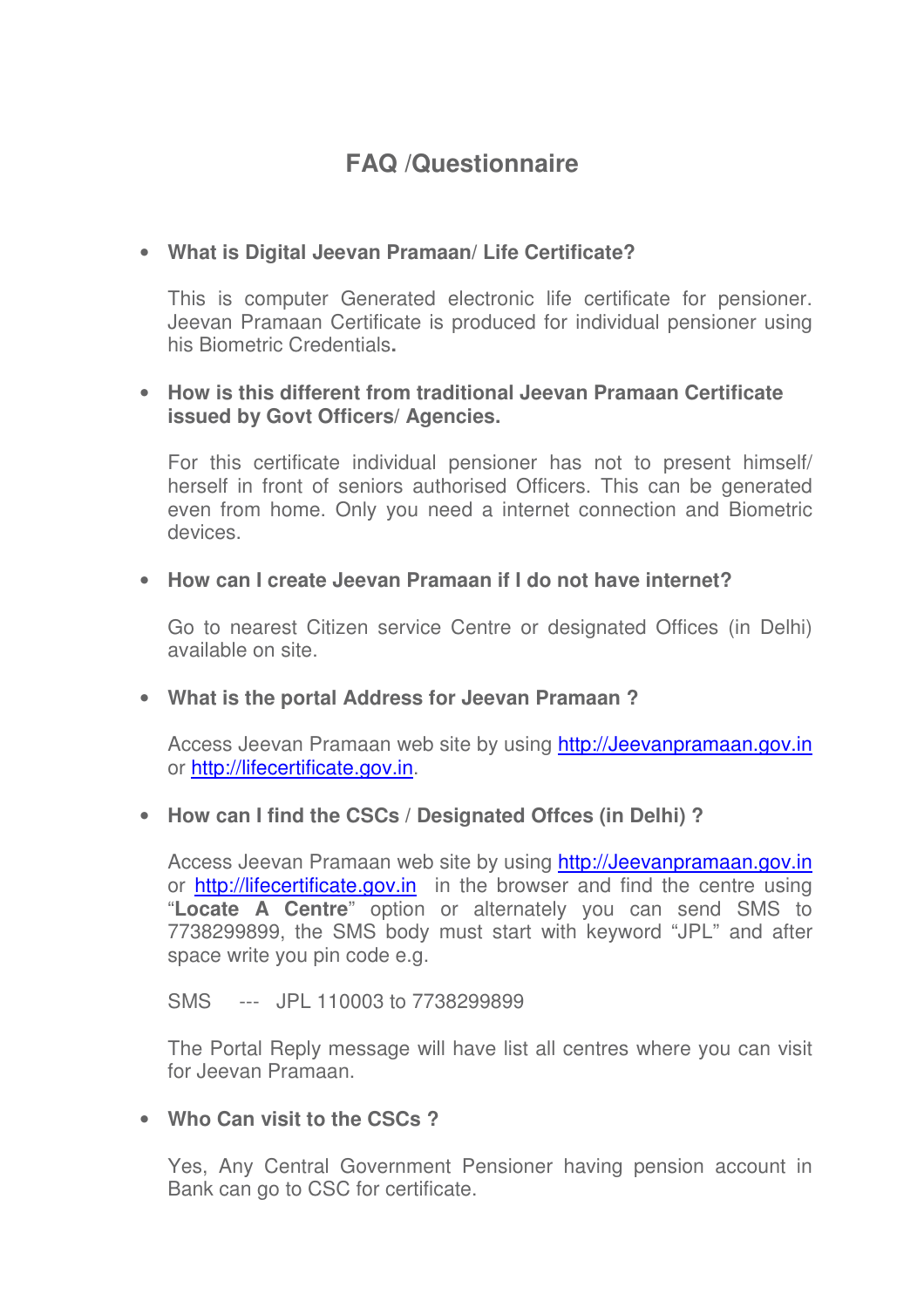### • **Who can visit designated Offices ?**

Any Central Government Pensioner having pension account in Bank can go to District Centre of Delhi. But Central Government Offices Centres' may be visited by their respective office Pensioners only.

### • **What is required for registration on Jeevan Pramaan ?**

Pensioner need to know his/her Aadhar Number, PPO Number, Bank Account number and branch detail, Name, Address etc.

## • **How to register yourself for jeevan pramaan?**

There are three ways to register –

- (a) Go to nearest CSC centre and register online using CSC services and you may have to pay nominally for this
- (b) Go to Designated Office and register yourself
- (c) Download application of your android based smart phone/tablet and register yourself (you need biometric device for this)

#### • **What are the biometric devices supported**

Mantra finger print scanner, Morpho finger print scanner and Iris scanner may be used.

#### • **How registration process work ?**

Pensioner's information like Pension Aadhaar number, Pensioner Name, PPO Number, Bank Account detail, Address, Mobile number etc are fed into the system though web based / client interface and finally pensioners person information are authenticated using the Aadhaar number and pensioner ha to put his finger on to the finger print scanner or eye on the Iris scanner.

After successful authentication, transaction number is displayed on the screen and same has to be sent to Pensioner's mobile as SMS from the portal**.** 

The portal generates Electronic Jeevan Pramaan for the successfully authenticated pensioner and it is stored in the central portal database.

The disbursing Bank access and get the Jeevan Pramaan Certicate from the portal for his pensioners though the data transfer mechanism created between portal and Bank server.